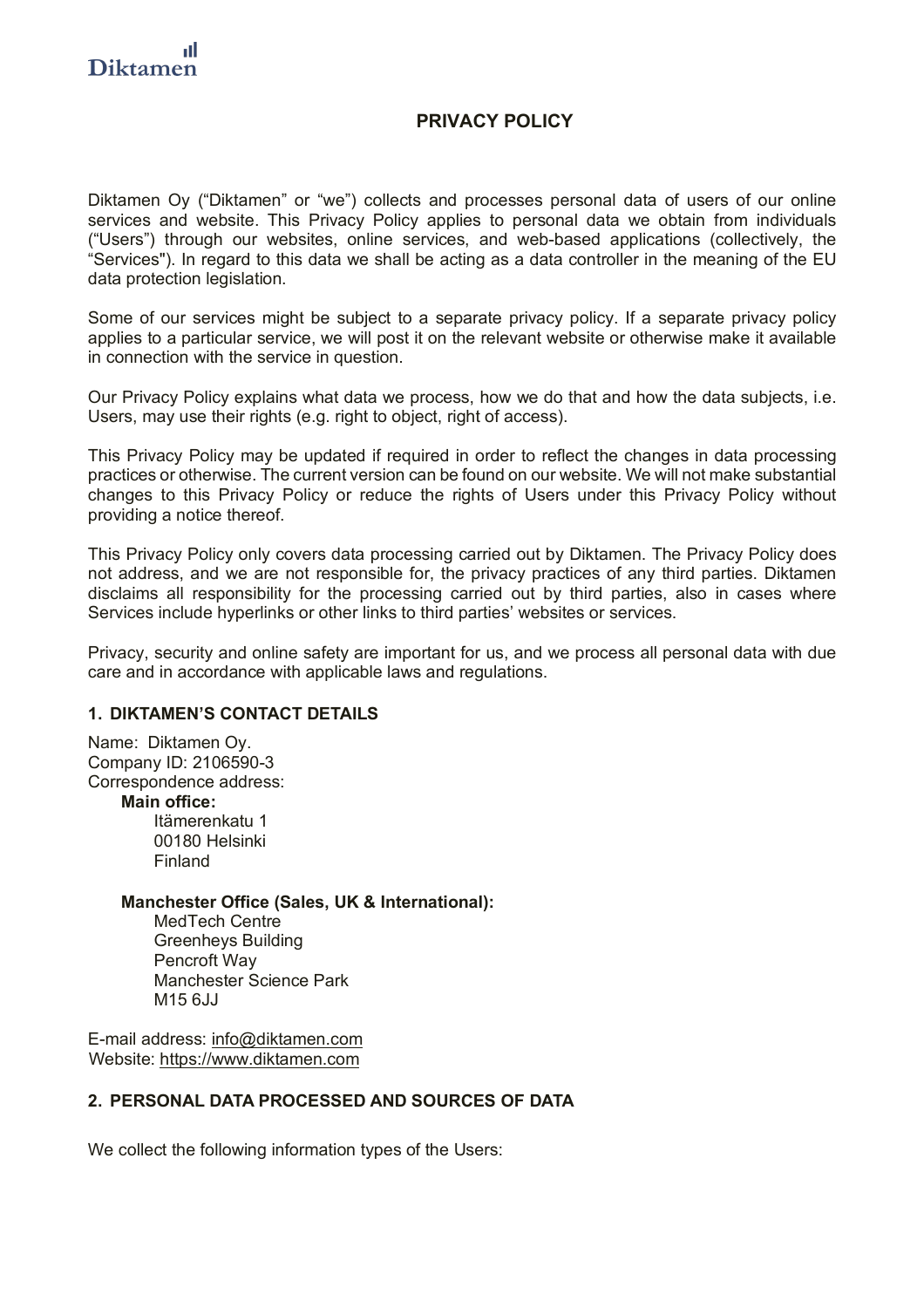(i) User Data; and (ii) Technical Data. Although we do not normally use Technical Data to identify individuals, sometimes individuals can be recognized from it, either alone or when combined or linked with User Data. In such situations, Technical Data can also be considered to be personal data under applicable laws and we will treat the combined data as personal data.

During the User's use of the Services, Diktamen may collect and process for example the following User Data from Users: (i) first and last name; (ii) e-mail address; (iii) phone number; (iv) Name and information regarding the organization the User represents; (v) information that Users provide when rating our Services or giving feedback on our Services; (vi) any other personal data Users may provide themselves.

The specific kind of User Data collected will depend on the Services used. User Data is received directly from Users.

Technical Data may include for example the following data (i) User's IP address; (ii) browser type and version; (iii) preferred language; (iv) geographical location using IP address or the GPS, wireless, or Bluetooth technology on your device; (v) operating system and computer platform; (vi) the full Uniform Resource Locator (URL) clickstream to, through, and from our Services, including date and time; and (vii) areas of our Services User has visited.

#### *Cookies*

We use various technologies to collect and store Technical Data and other information when Users visit our Services, including cookies. Cookies allow us to calculate the aggregate number of people visiting our Services and monitor the use of the Services. This helps us to improve our Services and better serve our Users. We may also use cookies that make the use of the Services easier, for example by remembering usernames, passwords and preferences. We may use tracking and analytics cookies to see how well our Services are being received by our Users, and use unique cookie identifiers for tracking purposes.

Users may choose to set their web browser to refuse cookies, or to alert when cookies are being sent. This can usually be done through Internet browser's settings. Information about how to manage cookies can be found online.

Please note that some parts of our Services may not function properly if use of cookies is refused.

## *Google Analytics*

Our Services use web analytics services to compile Technical Data and reports on visitor usage and to help us improve our Services. For an overview of Google Analytics, please visit Google Analytics. The Google analytics token is only used on our landing page to track visits and visitor system capabilities, we do not track the usage of our system after login.

**3.** Purposes and legitimate grounds for processing of personal data

## **Purposes**

There are several purposes for the processing of personal data by Diktamen:

## *To provide our Services and carry out our contractual obligations*

We process personal data in the first place to be able to offer the Services to Users and to run, maintain and develop our business. We process and use personal data for example to provide essential functionalities for customers and Users, i.e. in order to match customers with Users and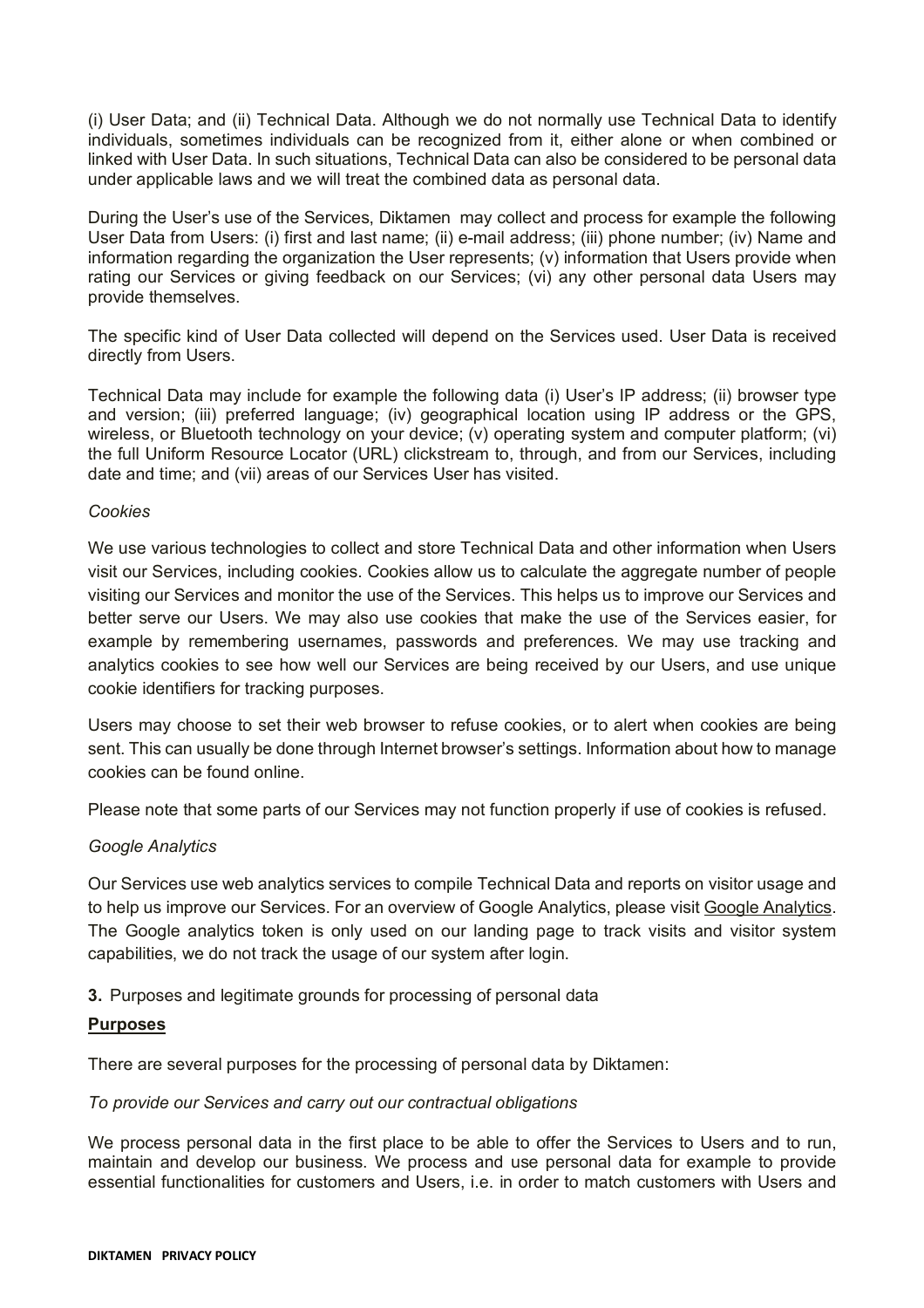vice versa. In some cases, personal data may be processed in order to carry out our contractual obligations towards the User. We may use the data for example to offer essential functionalities of the Services and to provide access to the Services. If User contacts our customer service, we will use the provided information for answering questions and solving possible issues.

## *For customer communication*

We may process personal data for the purpose of contacting Users regarding our Services and to inform Users of changes in our Services. Data may also be used for research and analysis purposes in order to improve our Services.

## *For quality improvement and trend analysis*

We may process information regarding the use of the Services to improve the quality of our Services e.g. by analysing any trends in the use of our Services. When possible, we will do this using only aggregated, non-personally identifiable data.

## *For statistical and analytical purposes*

Diktamen may gather Technical Data and other anonymous and aggregate data in order to generate reports and statistics. We may use statistics and reports for sales and marketing purposes. In addition, we may provide customers and Users with the aforementioned statistics and reports. For clarity, such statistics and reports do not include any personal data.

#### *For other legitimate purposes*

We process personal data for the purposes of direct marketing, such as the sending of newsletters or similar marketing material. Users can unsubscribe from receiving such material at any time.

In some parts of the Services, Users may be requested to grant their consent for the processing of personal data. In this event, Users may withdraw their consent at any time.

## **4. TRANSFER TO COUNTRIES OUTSIDE EUROPE**

The data handled within our service platform for investors and founders is stored within the EU/EEA.

For our website functions we use service providers in several geographical locations, such as Google Analytics. As such, we and our service providers may transfer personal data to, or access it in, jurisdictions outside the European Economic Area or the User's domicile. We will take steps to ensure that Users' personal data receives an adequate level of protection in the jurisdictions in which we process it. We provide adequate protection for the transfer of personal data to countries outside of the European Economic Area through a series of intercompany agreements and agreements with our service providers based on the Standard Contractual Clauses or other similar arrangements.

More information regarding the transfers of personal data may be obtained by contacting us on addresses mentioned in this Privacy Policy.

## **5. RECIPIENTS**

We only share personal data within the organisation of Diktamen if and as far as reasonably necessary to perform and develop our Services.

We do not share personal data with third parties outside of Diktamen's organization unless one of the following circumstances applies: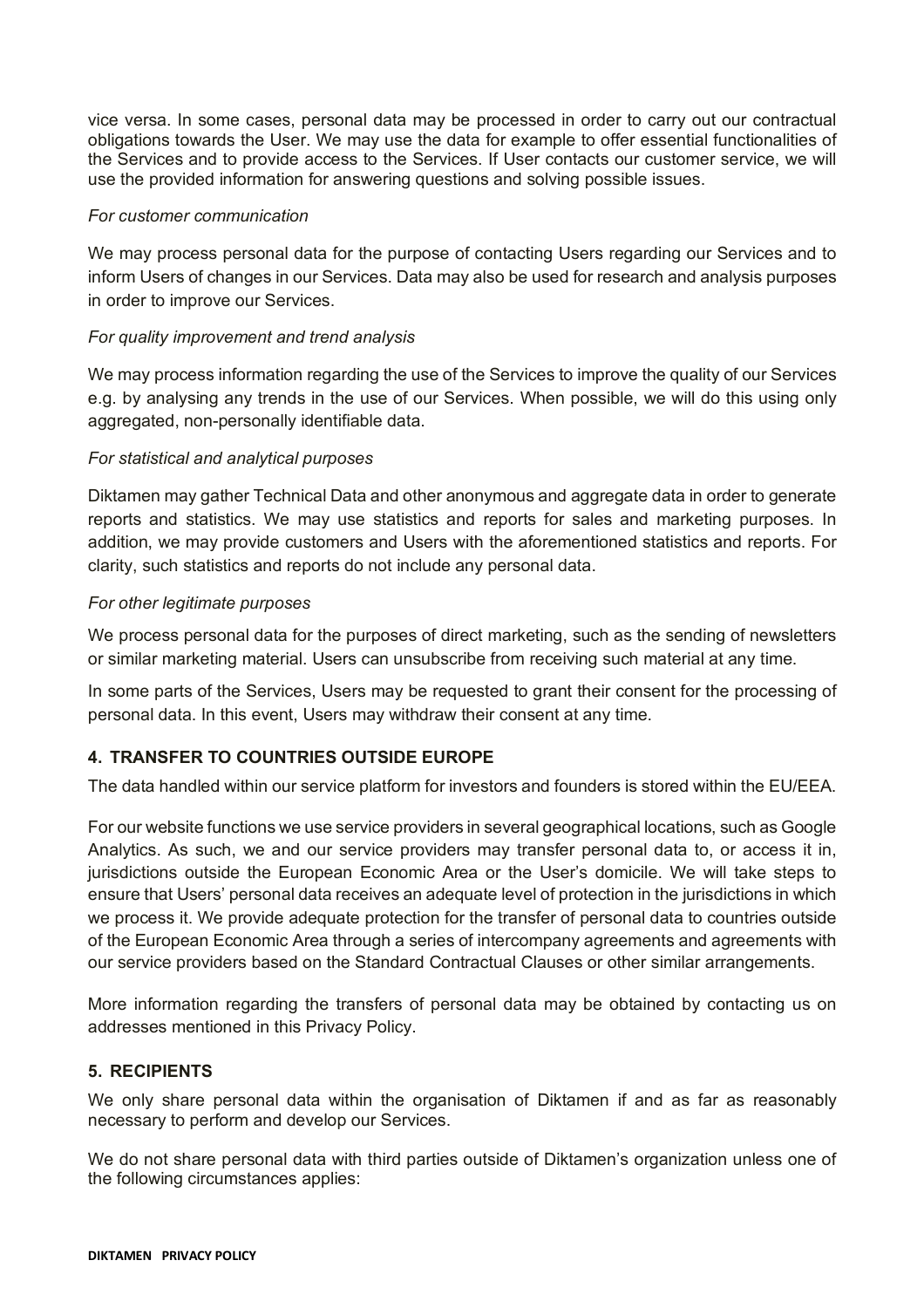# *It is necessary for the purposes set out in this Privacy Policy*

To the extent that third parties need access to personal data to perform the Services, Diktamen has taken appropriate contractual and organisational measures to ensure that personal data are processed exclusively for the purposes specified in this Privacy Policy and in accordance with all applicable laws and regulations.

# *For legal reasons*

We may share personal data with third parties outside Diktamen's organization if we have a goodfaith belief that access to and use of the personal data is reasonably necessary to: (i) meet any applicable law, regulation, and/or court order; (ii) detect, prevent, or otherwise address fraud, security or technical issues; and/or (iii) protect the interests, properties or safety of Diktamen, our Users or the public in accordance with the law. When possible, we will inform Users about such transfer and processing.

# *To authorized service providers*

We may share personal data to authorized service providers who perform services for us (including data storage, sales, payment service, marketing and customer support service providers). Our agreements with our service providers include commitments that the service providers agree to limit their use of personal data and to comply with privacy and security standards at least as stringent as the terms of this Privacy Policy. Please bear in mind that if you provide personal data directly to a third party, such as through a link on our website, the processing is typically based on their policies and standards.

# *For other legitimate reasons*

If Diktamen is involved in a merger, acquisition or asset sale, we may transfer personal data to the third party involved. However, we will continue to ensure the confidentiality of all personal data. We will give notice to all Users concerned when the personal data are transferred or become subject to a different privacy policy as soon as reasonably possible.

## *With explicit consent*

We may share personal data with third parties outside Diktamen's organization for other reasons than the ones mentioned before, when we have the User's explicit consent to do so.

Due to the functionalities of our Services, personal data of a User might be transferred to Diktamen's customers. When a customer searches for suitable employees, only the current title, domicile and competences of the relevant User are visible to the customer. In order to apply for a certain position or to submit an application to certain customer, User is required to give a consent for the transfer of User's personal data to said customer. The User shall remain anonymous until the User has separately consented to the transfer of User's identification and personal data to a certain customer. By giving the consents and permissions, User warrants and represents that User is allowed and permitted to give such consents and permissions.

# **6. STORAGE PERIOD**

Diktamen does not store personal data longer than is legally permitted and necessary for the purposes of providing the Services or the relevant parts thereof. The storage period depends on the nature of the information and the purposes of processing. The maximum period may therefore vary per use.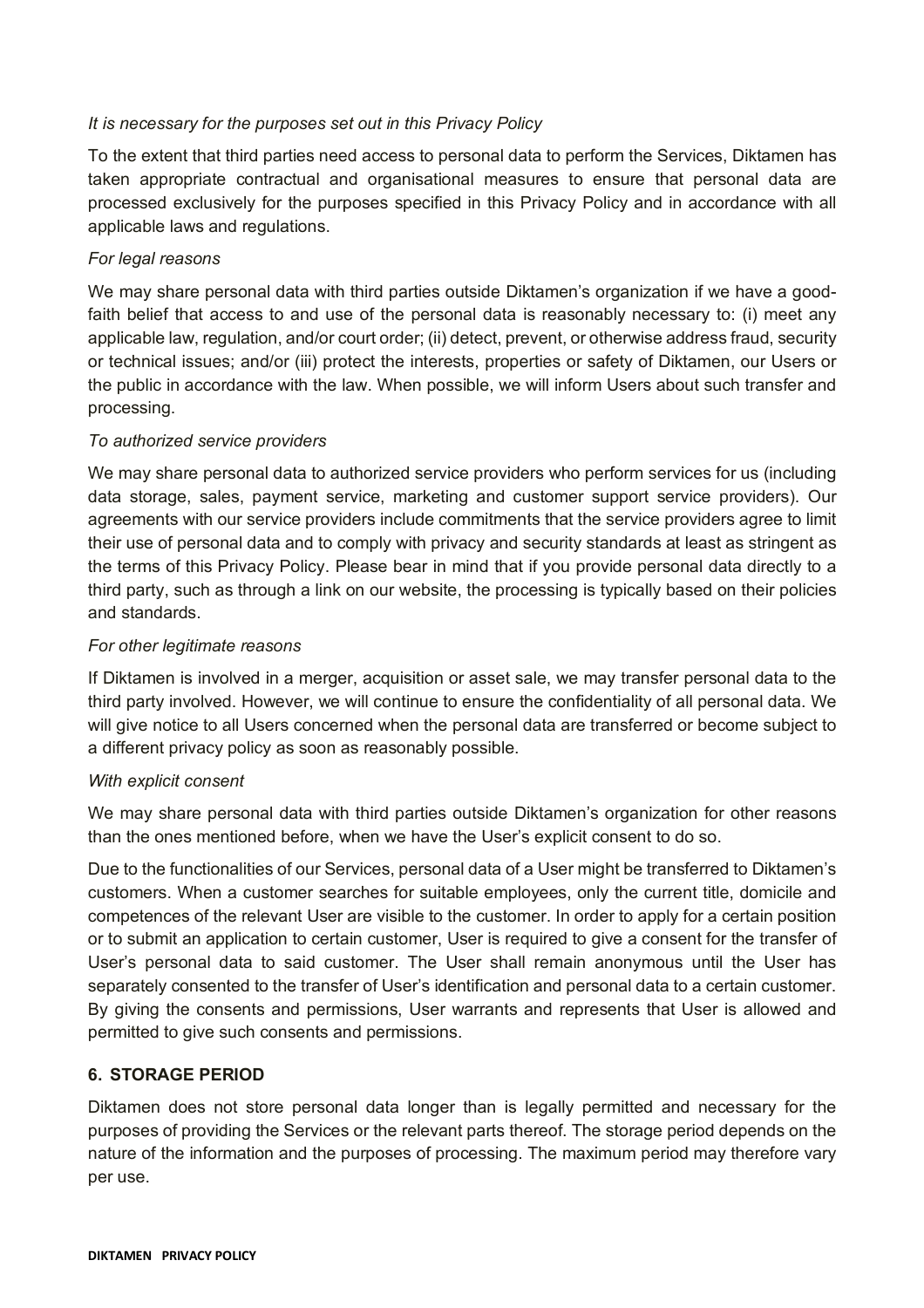Typically, we will store User's personal data for as long as the User is a registered subscriber or a registered user of our Services or for as long as we have another purpose to do so and, thereafter, for no longer than is required or permitted by law or reasonably necessary for internal reporting and reconciliation purposes.

In general, personal data of Users are deleted within reasonable time after the User no longer uses any part of the Services or when the User makes a request regarding deletion of User's personal data.

# **7. USERS' RIGHTS**

## *Right to access*

Diktamen offers access for the Users to the personal data processed by Diktamen. This means that Users may contact us and we will inform what personal data we have collected and processed regarding the said User and the purposes such data are used for.

# *Right to withdraw consent*

In case the processing is based on a consent granted by User, User may withdraw the consent at any time. Withdrawing a consent may lead to fewer possibilities to use our Services.

# *Right to correct*

Users have the right to have incorrect, imprecise, incomplete, outdated, or unnecessary personal data we have stored about the User corrected or completed.

# *Right to deletion*

Users may also ask us to delete the User's personal data from our systems. We will comply with such request unless we have a legitimate ground to not delete the data. We may not immediately be able to delete all residual copies from our servers and backup systems after the active data have been deleted. Such copies shall be deleted as soon as reasonably possible.

## *Right to object*

Users may object to certain use of personal data if such data are processed for other purposes than purposes necessary for the performance of our Services to the User or for compliance with a legal obligation.

Users may also object any further processing of personal data after prior given consent. If User objects the further processing of personal data, this may lead to fewer possibilities to use our **Services** 

Notwithstanding any consent granted beforehand for the purposes of direct marketing, User has the right to prohibit us from using User's personal data for direct marketing purposes, market research and profiling by contacting us on the addresses indicated above or by using the functionalities of the Services or the unsubscribe possibility offered in connection with any direct marketing messages.

# *Right to restriction of processing*

Users may request us to restrict certain processing of personal data, this may however lead to fewer possibilities to use our Services.

# *Right to data portability*